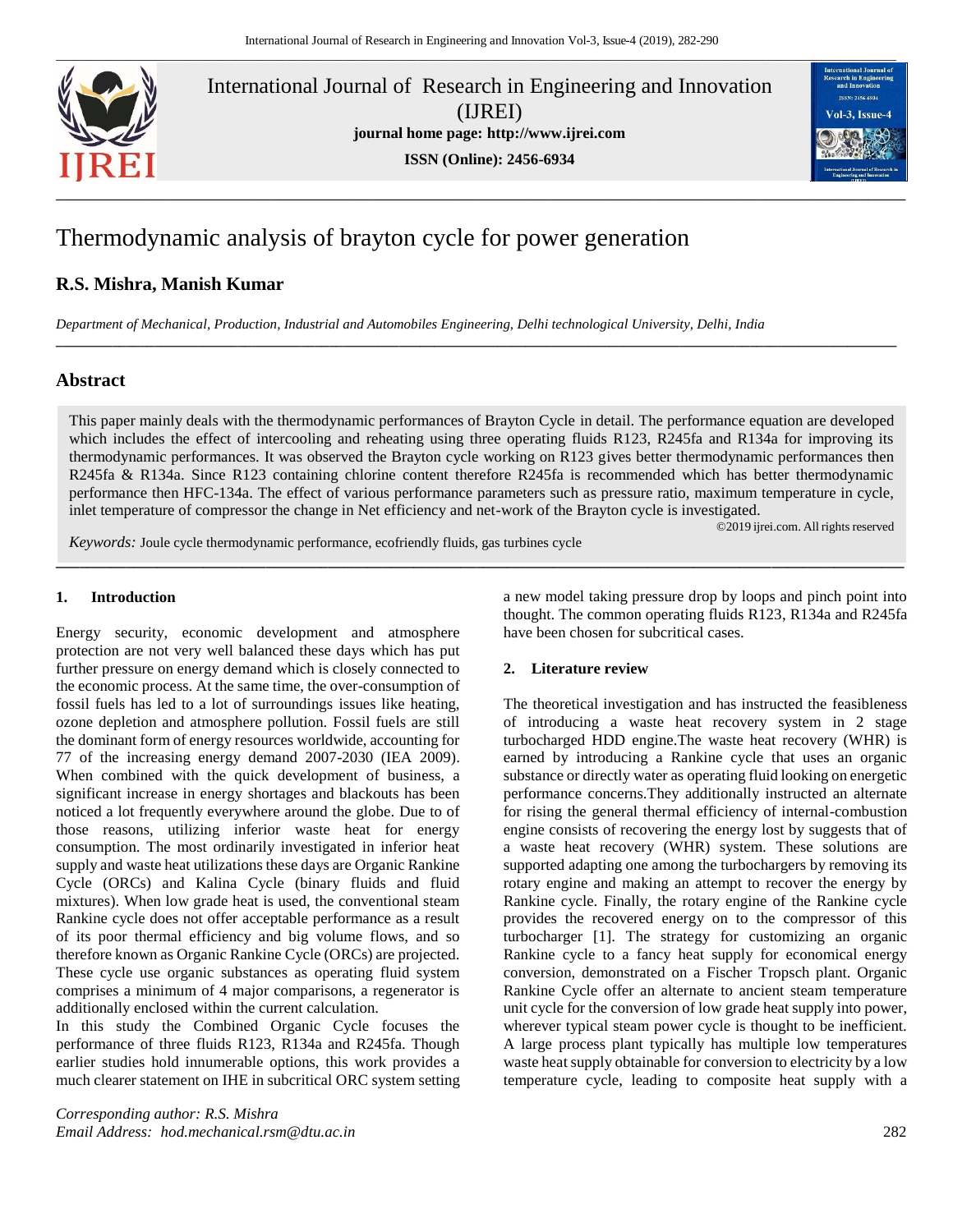complex temperature-enthalpy profile. Organic fluids are sculptured employing a pure substance information. The pinch analysis technique of forming composite curve is applied to research the impact of every building block on the temperatureenthalpy profile of the ORC heat demand [2]. The performance analysis of double organic Rankine cycle for discontinuous temperature waste heat recovery. The optimum operation of many operating fluids are calculated by a procedure using MATLAB and REPROP. The influence of outlet temperature of warmth supply on internet power output, thermal efficiency, power consumption, mass rate of flow, expander outlet temperature, cycle irreversibility and exergy potency at a given pinch temperature difference has been used to get a thermodynamically understanding of the ORC performance [4]. Electricity from industrial waste heat exploitation high speed organic Rankine cycle. Within the conversion of cold heat into electricity the best efficiency is obtained in several cases by using AN Organic Rankine Cycle. The ORC method additionally be possible also in warm temperature applications. This paper deals with an ORC style, during which a high speed oil free turbo generator feed pump is employed [5].

Analysis of external heat loss from a little scale expander employed in organic Rankine cycle. With the lowering of the ORC, the engine shaft power isn't solely determined by the enthalpy drop by the expansion method however additionally the external heat loss from the expander. On paper and by experimentation support in evaluating tiny scale expander heat loss is rare. They give a quantitative study on the convection, radiation and conductivity heat transfer from a kw-scale expander. A mathematical model is constructed and valid [6]. Recent interests in little scale solar thermal combined heat and installation has coincided with the demand growth for distributed electricity providers in space poorly served by centralized power stations. One potential technical approach to fulfill this demand is parabolic trough solar thermal collector including Organic Rankine Cycle engine. He additionally describes the planning of solar organic Rankine cycle being put in in Kingdom of Lesotho for rural electrification purpose. The system carries with it parabolic trough collectors, a tank, atiny low scale ORC engine scroll expanders. A model of every part is developed that permits sizing the various parts of cycle and evaluates the performance of system [7].

Energy primarily based fluid choice for a geothermic Organic Rankine Cycle for combined heat power generation. During this study the choice of combined heat and power generation was thought-about for geothermic resources at a temperature level below 450k. Series and parallel circuits of an organic Rankine cycle and extra heat generation was organized by second law analysis. The result shows that the second law efficiency of energy station will be considerably enlarged compared to power generation [8]. The investigation of 2 stage Rankine cycle for power plant. A 2 stage Rankine cycle for power generation is given during this paper. It's product of water steam Rankine Cycle and Organic Rankine bottoming Cycle. By using an organic fluid with density over water. The performance of 2 stage Rankine cycle operative with those completely different operating fluids is evaluated. System efficiency may be increased by introducing a regenerator for a few of operating fluids [9]. Pumping within Rankine cycle and created calculation based mostly result for the pumping work on ORC. Analysis has been administrated for eighteen completely different organic fluids that may be used an operating fluids within the subcritical ORC system. A trial was created to search out correlations between numerous thermophysical properties of operating fluids, specific work and power of cycle [10].

The energy potency analysis of organic Rankine cycle with scroll expanders for co-generative applications. The model of scroll machine is applicable to calculate the performance of each a compressor and expander, as perform of pure mathematics of device and dealing fluid [11]. Solar power-driven Rankine cycle for water production. He additionally centered that on the analysis of distributed solar power-driven generation systems for driving a reverse diffusion method process. Results signifies the desalinization system coupled to solar power-driven organic Rankine cycle exhibit lower specific consumption of solar power than solar distillation [12]. The review of temperature unit Cycle for combustion engine exhaust waste heat recovery. This paper review the history of combustion engine exhaust waste heat recovery specializing in organic Rankine cycle since this thermodynamically cycle works well with medium grade energy of exhaust. Choice of cycle expander and dealing fluid are primary focus of the review. Results demonstrate a possible fuel economy improvement around ten [13]. Exergy based mostly fluid choice for a geothermic Organic Rankine Cycle for combined heat and power generation [14]. The comparative energetic analysis of hot temperature subcritical and trans critical Organic temperature unit cycle during a biomass application within the Sibari district. The current work aims to research the energetic performance of ORC's for tiny scale applications [15]. The improvement of temperature exhaust gas waste heat fueled organic Rankine cycle. Cycle parametric analysis was performed to look at the consequences of thermodynamically parameters on the cycle [16]. The constant theoretical study of a 2 stage solar Rankine cycle for Ro distillation. The current work issues the constant study of an autonomous 2 stage solar ORC for Ro desalinization. The most aim is to estimate the efficiency similarly on calculate annual energy out there for desalinization [17]. An analysis of regenerative Organic Rankine Cycle (ORC), supported constant quantity optimization using R-123 and R-134a throughout superheating at a continuing pressure of 2.50 MPa underneath realistic conditions. The aim was to pick a much better operating fluid on the idea of obtained system efficiency, turbine work output, irreversibility rate and second law efficiency underneath applied fastened and variable heat supply temperature conditions, R-123 has been found a more robust operating fluid than R-134 for changing low grade heat to power. A computer program has been developed to parametrically optimize and compare the system and irreversibility ratio with will increase in rotary engine water temperature (TIT) underneath completely different heat supply temperature conditions to get the optimum operative conditions whereas using R-123 as the operating fluid throughout superheating at varied rotary engine water pressures for the use of the waste heat sources of temperatures higher than 150⁰C. The calculated results reveal that an water pressure of 2.70 MPa offers the most system efficiency, rotary engine work output and second law efficiency with minimum irreversibility rate,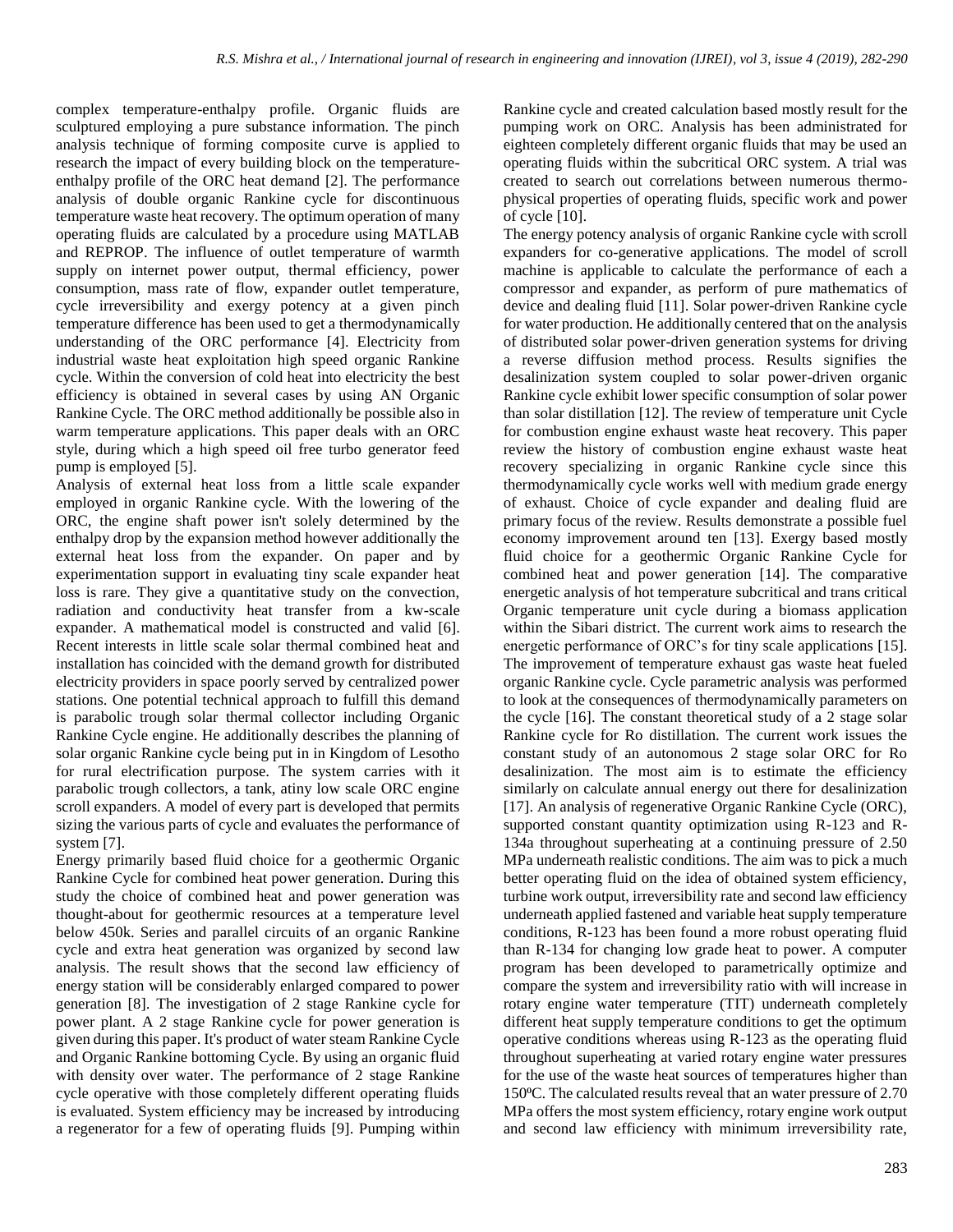irreversibility magnitude relation and system mass rate of flow up to a TIT within the vary of  $165^{\circ}$ C-250 $^{\circ}$ C [18].

Some initial conditions, boundary conditions, and hypothesis for a mathematical model. 3 types of pure fluid and one mixture were hand-picked as operating fluids and their constant quantity changes were calculated below totally different evaporating temperatures. Once organic Rankine cycle (ORC) is supplied with internal device (IHE), its parameters varies whereas using totally different operating fluids [19]. Constant optimization and comparative study of Organic Rankine Cycle for low grade waste heat recovery in saturated cycle [20].

A subcritical cycle and stimulated it beneath constant operation conditions as superheated cycle, however, the pumping pressure is unbroken above the pressure used for superheated cycle however slightly less than the critical pressure for operating fluids [21]. The results of an experimental study administered on a model of an open-drive oil-free scroll expander integrated into an ORC operating with refrigerant HCFC-123. By exploiting the expander performance measurements, the eight parameters of a scroll expander semi-empirical model are then known. The model is ready to calculate variables of 1st importance like the mass rate, the delivered shaft power and also the discharge temperature, and secondary variables like the availability heating-up, the exhaust cooling-down, the close losses, the interior escape and also the mechanical losses. The utmost deviation between the predictions by the model and also the measurements is two hundredth for the mass rate, 5-hitter for the shaft power and 3K for the discharge temperature. The valid model of the expander is finally wont to quantify the various losses and to point how the planning of the expander can be altered to realize higher performances. This analysis detected that the internal leakages and, to a lesser extent, the availability pressure drop and also the mechanical losses are the most losses moving the performance of the expander [22]. The use of organic operating fluids for the conclusion of the thus known as Organic Rankine Cycle (ORC) has been established to be a promising resolution for decentralized combined heat and power production (CHP). The method permits the employment of low temperature heat sources, giving an advantageous efficiency in tiny scale applications. This is often the explanation why the quantity of energy and biomass fired power plants supported this technology are enhanced among the last years. The favorable characteristics of ORC build them appropriate for being integrated in applications like solar desalinization with reverse diffusion system, waste heat recovery from biogas digestion plants or micro-CHP systems. During this paper, the state of the art of ORC applications are going to be given beside innovative systems that are simulated in an exceedingly method simulation setting using experimental data. The results of the simulations like efficiencies, water production rates or possible electricity cost are given and mentioned [23]. The choice of combined heat and power generation was thought of for energy resources at a temperature level below 450 K. Series and parallel circuits of an Organic Rankine Cycle (ORC) and a further heat generation were compared by second law analysis. Looking on operative parameters criteria for the selection of the operating fluid were known. The results show that because of a combined heat and power generation, the second law efficiency of an energy station will be considerably enhanced as compared to a power

generation, the second law efficiency of an energy station will be considerably enhanced as compared to a power generation. The foremost economical conception may be a series circuit with an organic operating fluid that shows high critical temperatures like iso-pentane. For parallel circuits and for power generation, fluids like R227ea with low critical temperatures are to be most wellliked [24]. Parametric optimization and performance analysis of a waste heat recovery system supported Organic temperature unit Cycle, using R-12, R-123 and R-134a as operating fluids for power generation are studied. The cycles are compared with heat supply as waste heat of flue gas at  $140^{\circ}$ C and  $312$  Kg/s/unit mass rate of flow at the exhaust of ID fans for 4×210 MW, NTPC Ltd. Kahalgaon, India. Optimization of rotary engine inlet pressure for max work and efficiencies of the system on the saturated vapor line and isobaric superheating at completely different pressures has been carried out for the chosen fluids. The results show that R-123 at corrected pressure evaluated among all the chosen fluids. The Carnot efficiency for R-123 at corrected pressure evaluated underneath similar conditions is near to the particular potency. It will generate 19.09 MW with a mass rate of flow of 341.16 Kg/s having a pinch point of  $5^{\circ}$ C, 1st law efficiency of 25.30% and also the second law efficiency of 64.40%. Therefore choice of an Organic Rankine Cycle with R-123 as operating fluid seems to be an alternative system for utilizing inferior heat sources for power generation [25].

The reducing of the Organic Rankine Cycle (ORC), the engine shaft power isn't solely determined by the enthalpy drop by the expansion method however additionally the external heat loss from the expander. Theoretical and experimental support in evaluating tiny scale expander heat loss is rare. This paper presents a quantitative study on the convection, radiation and conductivity heat transfer from a kW-scale expander. A mathematical model is constructed and valid. The results show that the external radiative or convective heat loss constant was regarding 3.2 or 7.0 W/m2K once the ORC operated around 100⁰C. Radiative and convective heat loss coefficients enhanced because the expander operation temperature enhanced. Conductive heat loss because of the affiliation between the expander and also the support accounted for an oversized proportion of the warmth loss. The fitting relationships between heat loss and mean temperature distinction were established. It's recommended that low conduction material be embodied within the support of expander. Mattress insulation for compact expander may be eliminated once the operation temperature is around 100⁰C [26]. Recent interests in little scale solar thermal combined heat and installation has coincided with the demand growth for distributed electricity providers in space poorly served by centralized power stations. One potential technical approach to fulfill this demand is parabolic trough solar thermal collector including Organic Rankine Cycle engine. He additionally describes the planning of solar organic Rankine cycle being put in in Kingdom of Lesotho for rural electrification purpose. The system carries with it parabolic trough collectors, a tank, a tiny low scale ORC engine scroll expanders. A model of every part is developed that permits sizing the various parts of cycle and evaluates the performance of system. Totally different operating fluids area unit compared, and 2 totally different growth machine configurations area unit simulated (single and double stage) [27].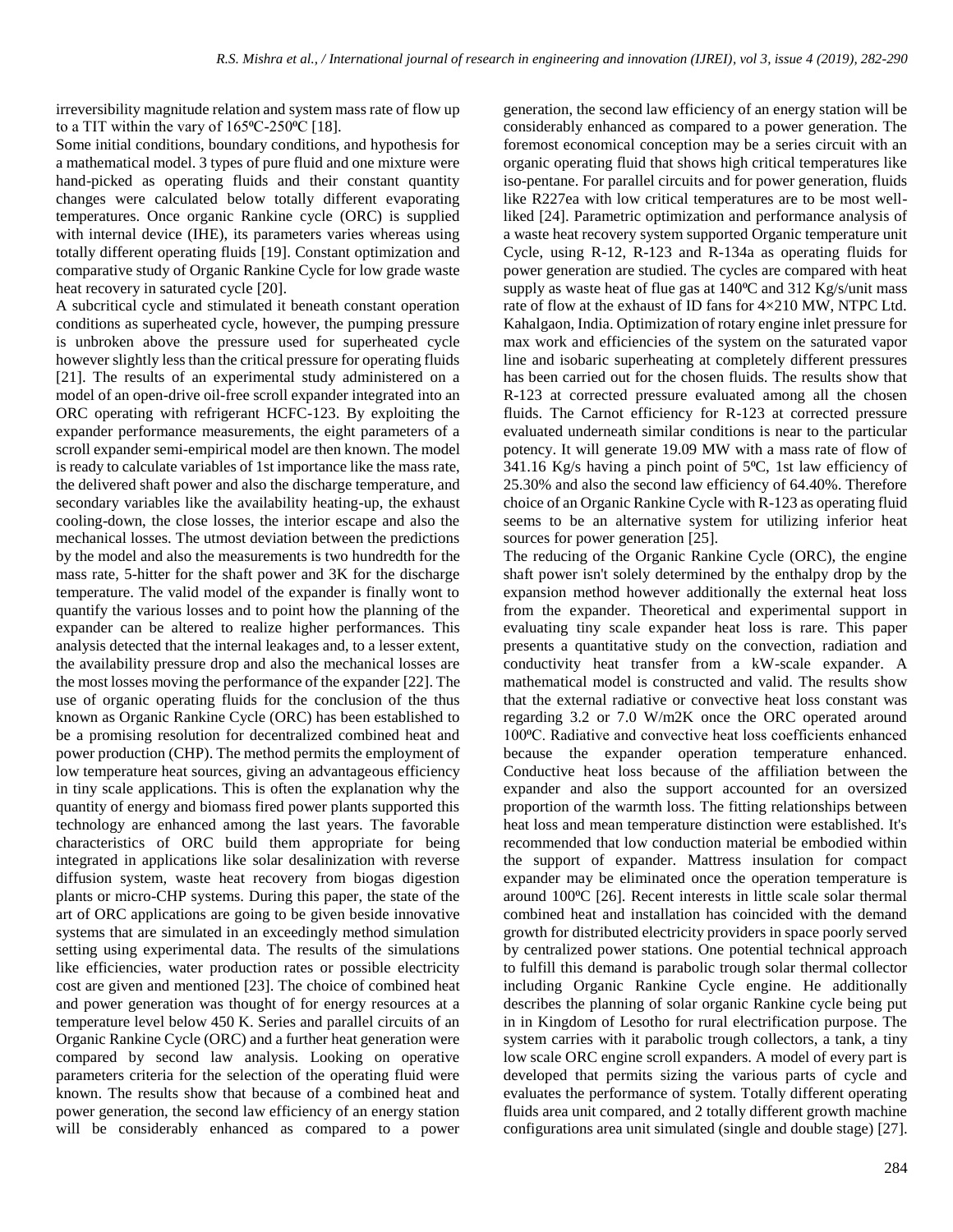HFO-1234yf could be a new refrigerant with a virtually zero warming potential (GWP) and gas depletion potential (ODP); it exhibits thermodynamically properties just like HFC-134a. The potential if HFO-1234yf as an operating fluid for organic Rankine cycle (ORC) is elucidated through a primary order simulation. A basic thermodynamically model of ORC with 5 forms of cycles trilateral, saturated, superheated, sub-critical, and critical wont to compare the thermal efficiency of HFO-124yf thereupon of different operating fluids. HFO-1234yf was found to supply a thermal efficiency that was like that of HFC-134a. This paper provides a helpful clearly shows the simplest attainable thermal efficiency among the 5 forms of cycle for numerous expander recess and condensation temperatures. the best thermal potency vary (8.8%- 11.4%) was obtained once the critical ORC was used at an expander inlet temperature of 170°C and condensation temperature vary of  $20-40^{\circ}$ C for the given pump and expander potency. it's concluded that HFO-1234yf could be a potential operating fluid for ORC applications, particularly for those with low to medium temperature heat sources [28].

The study presents the thermo economic improvement formulations of 3 new tri-generation systems using organic Rankine Cycle (ORC): SOFC-tri-generation, biomass-trigeneration, and solar-tri-generation systems. A thermoeconomic modeling is used using the precise exergy costing (SPECO) methodology whereas the improvement performed using the Powell's methodology to reduce the product value of trigeneration (combined cooling, heating, and power) [29]. This study reveals that the utmost tri-generation-exergy efficiencies are regarding thirty eighth for the SOFC-tri-generation system, twenty eighth for the biomass-tri-generation system and eighteen for the solar-tri-generation system. Moreover, the most price per exergy unit for the SOFC-tri-generation system is about 38\$/GJ, for the biomass-tri-generation system is 26\$/GJ and for the solartri-generation system is 24 \$/GJ. This study reveals that the solar tri-generation system offers the simplest thermoeconomic performance among the 3 systems. This is often as a result of the solar-tri-generation system has the lowest price per exergy unit. Moreover, the solar tri-generation system has zero carbon dioxide emissions and it's supported a free renewable energy supply [30].

#### *2.1 Simple Brayton Cycle*

The Brayton cycle highlights the standard model for a gas turbine power cycle. According to the principle, the compressor compresses the air, which is then mixed with fuel and burned in the combustor under a consistent pressure. This air can also be heated by a waste heat flow. The resultant high pressure and temperature gas is then allowed to expand through a turbine to perform work. The majority work produced in the turbine is used to support the compressor while the remaining is available for further applications. This is commonly used for stationary power generation plants (electric utilities) and mobile power generation engines (ships and aircraft). For power plant applications, the turbine output is used to provide shaft power to drive a generator. A jet engine aircraft is propelled by the reaction thrust of the exiting gas stream. The turbine provides enough power to run the compressor and deliver auxiliary power.



*Figure 1: Schematic Diagram of Simple Brayton cycle*

Working fluids such as R123, R134a and R245fa have been used in the present investigation. Several researchers investigated these operating fluids and are representative operating fluids that are employed in ORC, Not solely HFC-134a is employed however additionally HFC-245fa and iso-pentane are employed in an Organic Rankine Cycle to collect low heat from the industrial plants. Ethanol performs fine at medium temperature level i.e. 200-300ºC hence, it is also a common as an automotive ORC operating fluid. The evaporation temperature for organic substances is comparatively lower as compare to steam, this being the most reason and advantage of exploitation them as operating fluid in ORC. The low evaporation temperature makes it attainable for them to vaporize or superheat with just low or medium heat sources. Additionally, the expander life are often extended by using the organic substances which are classified as dry or isentropic fluids. Under the saturated or superheated tends to be dry. The particular performance needs to be verified by playing elaborate simulations for the model that employs heat exchanger. The major focus these days is kept on the subcritical cycle, however a number of the research on critical cycle using heat exchanger has also been done. The aim of the study is to identify the impact of internal heat exchanger on the sub-critical, as well as super-critical Organic Rankine Cycle. Net power output, thermal and exergy efficiency are the key performance analysis parameters observed in this study.

In the Brayton cycle, following processes are used

- 1-2: Isentropic compression of the compressor
- 2-3: Constant pressure heat inclusion in the combustion chamber
- 3-4: Isentropic Expansion of the turbine
- 4-1: Constant pressure heat rejection of the cooler.

For thermodynamic analysis of Brayton cycle the following assumptions are taken:

- The turbine's isentropic efficiency is taken to be 90% and pump's isentropic efficiency is taken to be 89%.
- The cycle is working at steady state conditions.
- Dropping of pressure in the heat exchangers can neglected.
- Minimum temperature of cycle is set as 25ºC.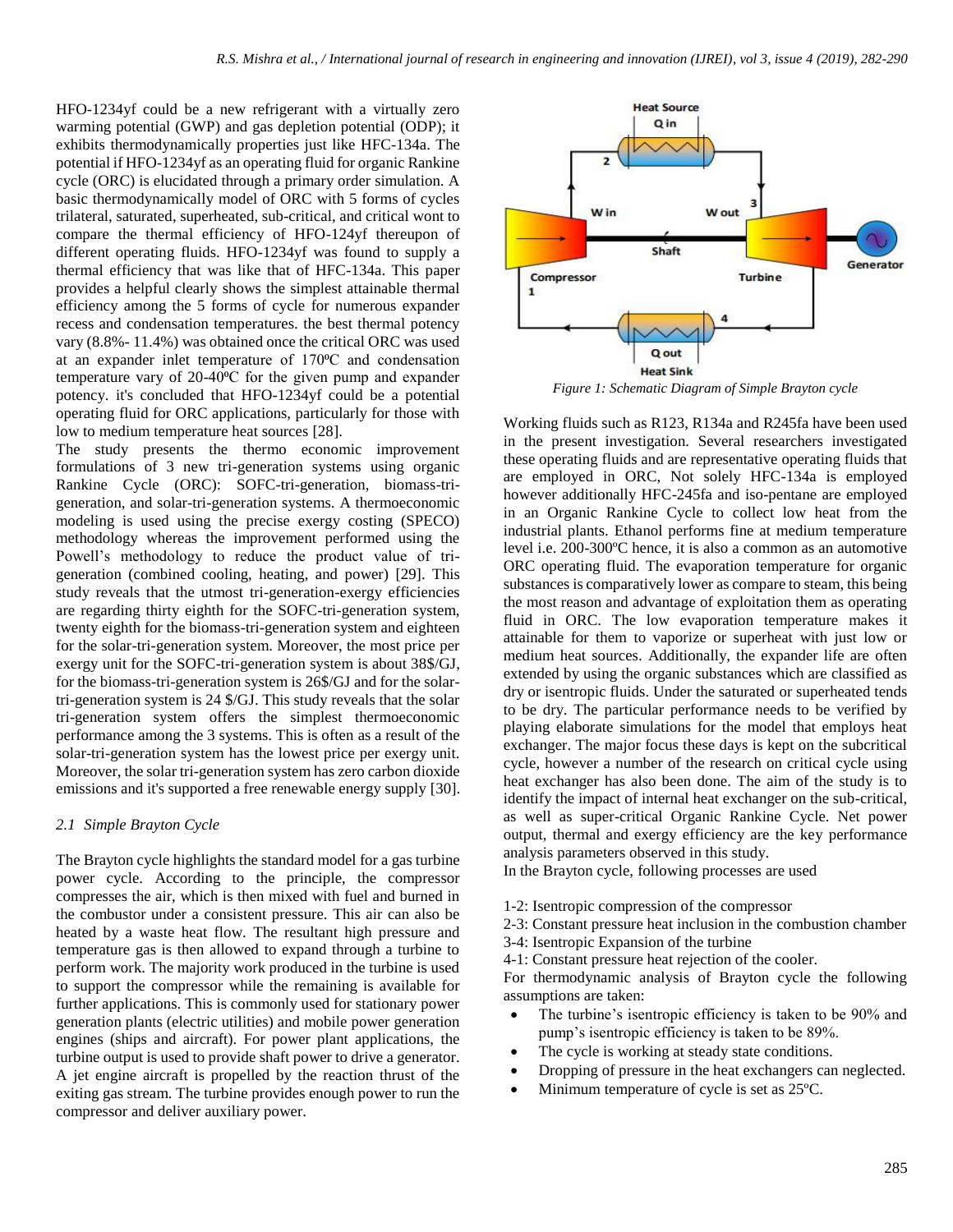### *2.2 Brayton Cycle with Intercooling*

In this cycle multi compression is done in intercooler. The lowpressure stream is firstly made to enter a heat exchanger (precooler) and was allowed to cool thereafter. The cooled flow was then made to go along the pre-compressor, from where it is made to compress to a halfway pressure. Then, the fluid enters the intercooler and is cooled down there again before entering the main compressor. Fig.2 shows the layout of Brayton cycle with Intercooling.



*Figure 2: Brayton cycle with intercooling*

The inlet temperature in the compressors does not need to be equal, but since only 1 cold sink is need to be used, the temperature should be equal. Hence, the compressor inlet temperature is alike in this above study.

# *2.3 Brayton cycle with Reheating*

The third cycle is with reheating. Fig. 3 shows the layout of Brayton cycle with reheating. It is similar to simple Brayton cycle i.e. after compression process the gas goes to combustion chamber and then to the turbine for expansion, the only difference is that the expansion process is done in multiple stages i.e. first the gas will expand in High pressure turbine and after reheating it expands in low pressure turbine.



*Figure 3: Layout of Brayton cycle with Reheating*

The reheating resulted in the improvement of the cycle efficiency by raising the Carnot temperature of the cycle. The fluid at high pressure leaves the compressor and passes into the gas heater or heat exchanger as the cold stream (2). The stream at high temperature and pressure pass on to the HP turbine (3) and faces energy loss in the HP turbine door (4). Low- pressure stream has gained energy in the re-heater and made to exit through the LP turbine (5). It is possible to initiate more than one reheat stage where two reheat stages being used. In the case of 3 stages of reheat, there occurs an inclusion of another turbine body into the working system. At the end, the heat is rejected in the pre-cooler (6), where the working fluid is allowed to cool to the temperature according to the temperature of the compressor inlet

## *2.4 Brayton cycle with Intercooling and Reheating*

In this given cycle, there is multistage compression and expansion. The stream, which exits from pre-cooler, enters into the pre-compressor (1) shown in Fig.4. After the stage of compression, the fluid passes on to an intercooler to dissipate heat (2). After the intercooler, stream enters to the main compressor (re-compressor) where its pressure and temperature increased (3).



*Figure 4: Layout of Brayton cycle with Intercooler and Re-heater*

After this procedure, stream absorbs the heat from the heat exchanger (gas heater) (4 to 5) and made to move to HP turbine. The outlet fluid from HP turbine is hot in the re-heater at constant pressure (6). The low-pressure hot fluid (7) moves the LP turbine and allowed to expand there (8).After the generation of electricity, the fluid was made to go through heat sink where the remaining heat is dissipated and thereafter enters to a precompressor and the complete process starts all over again. Thermal modelling

This chapter deals with the set of equations that are used for the different steps of analysis to be performed. They are presented in order of the showed system performance.

The equation of work of  $1<sup>st</sup>$  compressor is

$$
W_{in, precompressor} = h_2 - h_1
$$
 (1)

The equation of work of  $2<sup>nd</sup>$  compressor is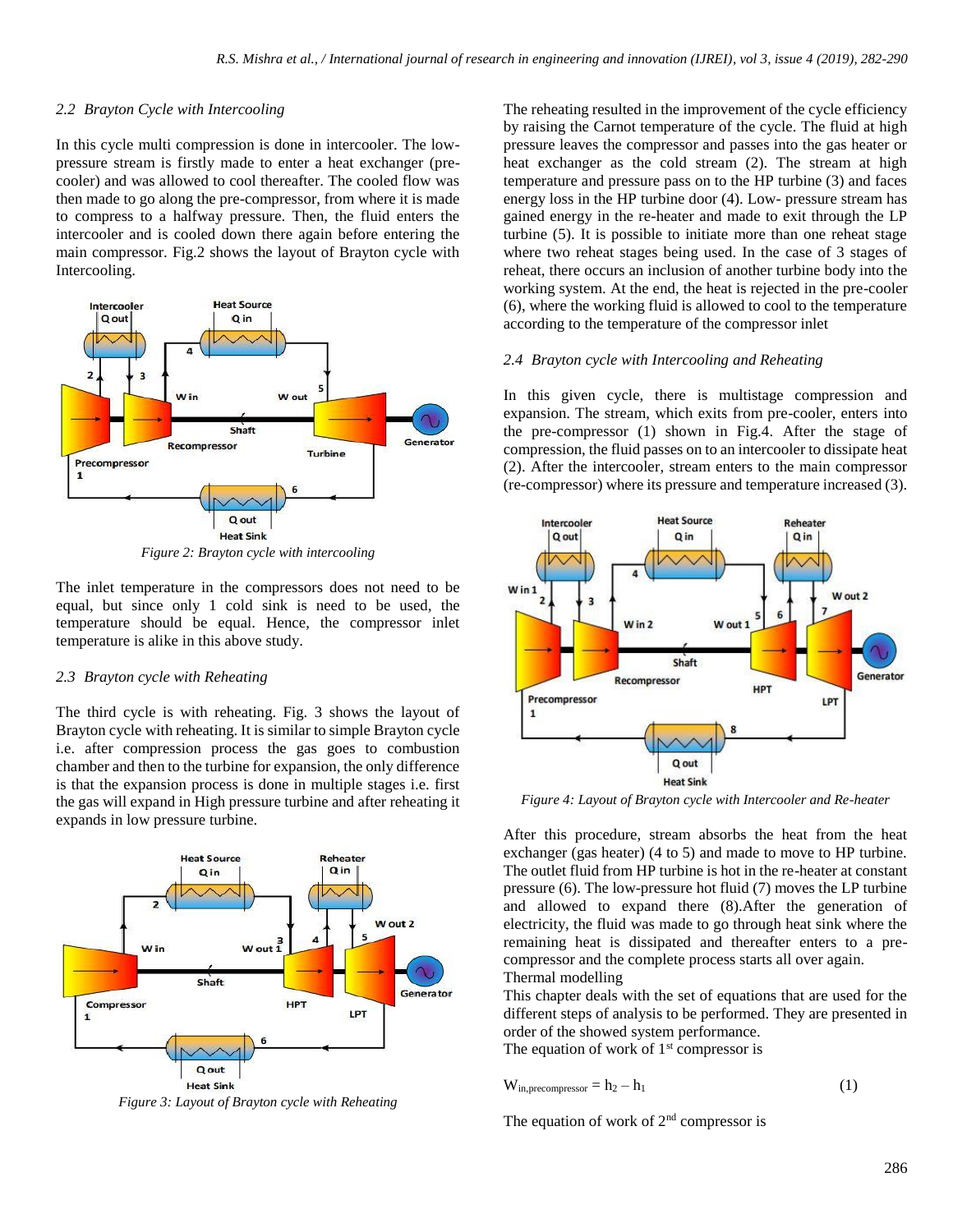$$
W_{in,recompressor} = h_4 - h_3
$$
 (2)

The equation for net compressor work is

$$
W_{in} = W_{in, precompressor} + W_{in, recompressor}
$$
 (3)

The equation for high pressure turbine is

$$
W_{\text{out,HPturbine}} = h_6 - h_5 \tag{4}
$$

The equation for low pressure turbine is

$$
W_{\text{out,L} \text{Putm} } = h_8 - h_7 \tag{5}
$$

The equation for net turbine work is

$$
W_{out} = W_{out,HPturbine} + W_{out,LPturbine}
$$
 (6)

The equation for net work of the cycle is

$$
W_{net} = W_{out} - W_{in}
$$
 (7)

The equation for heat input in combustor is

$$
q_{in, \text{combustor}} = h_5 - h_4 \tag{8}
$$

The equation for heat input in reheater is

$$
q_{in, \text{reheater}} = h_7 - h_6 \tag{9}
$$

The equation for net heat input is

```
q_{in} = q_{in,combustor} + q_{in,reheater} (10)
```
The equation for heat output in intercooler is

 $q_{\text{out,intercooler}} = h_2 - h_3$  (11)

The equation for heat output in heat exchanger is

 $q_{\text{out,hex}} = h_8 - h_1$  (12)

The equation for net heat output in cycle is

$$
q_{out}=q_{out,intercooler} + q_{out,hex}
$$
 (13)

The equation for thermal efficiency of the cycle is

$$
\eta = \frac{Wnet}{Qin} \tag{14}
$$

#### **3. Results and Discussions**

A steady temperature of 200ºC is used for warmth supply while maintaining a constant mass flow rate of 1 kg/sec. The Engineering Equation solver (EES) software package is utilized for analysis. A different approach to calculation of most heat exchange in Internal Heat Exchanger (IHE) is use when modelling a supercritical cycle, due to large dynamic heat component close to the critical point. Also, an alternative approach is required to compute the outlet temperature of the warmth source and identify the point of the pinch in supercritical cases. The results prove that IHE is useful in a subcritical case, but will improve system performance only partially for the low pressure stage in a supercritical scenario. In subcritical cycle it's discovered that power obtained is 27.33 kilowatt and cycle efficiency is 12.03% at an evaporator pressure of 1326 kPa and therefore the second law efficiency is 40.41% at an evaporator pressure of 1326 kPa using fluid R123. The cycle efficiency is coming out to be 11.27%, the second law efficiency is coming out to be 38.67% and net-work is 28.38 kW using fluid R245fa. Analysis is done on combined Organic Rankine cycle in which the exhaust coming out of heat exchanger of Brayton cycle is supplied to the Organic Rankine cycle. The analysis is done on both fluids R123 and R245fa.

In combined cycle the combined efficiency, Rankine efficiency, Brayton efficiency is 12.43%, 11.79%, 10.72% respectively at heater pressure 2600 kPa for fluid R245fa and 12.43%, 14.04%, 10.99% respectively for fluid R123. Also, in this study various cases of Brayton cycle is analyzed such as simple Brayton cycle, with intercooling, with reheating and with both intercooler and re-heater. The study is done on fluids R123 and R245fa.



*Figure 5: variation of cycle efficiency with intercooler pressure*

Fig 5 shows the outcome of cycle efficiency by varying the intercooler pressure. As per the figure by increasing the intercooler pressure the cycle efficiency is also increasing. In this study analysis is done on three fluids i.e. R123, R245fa and R134a. From fig.5 the Brayton cycle efficiency at intercooler pressure 106kPa is 10.29%, 2.939% and 0.454% for fluid R123, R245fa and R134a respectively. Fig 6 shows the outcome of Brayton cycle efficiency by varying the maximum temperature of cycle. As per the figure by increasing the maximum cycle temperature the cycle efficiency is also increasing. In this study analysis is done on three fluids i.e. R123, R245fa and R134a. From fig.6 the Brayton cycle efficiency at temperature165  $\degree$ C is 10.29%, 3.023% and 0.6376% for fluid R123, R245fa and R134a respectively.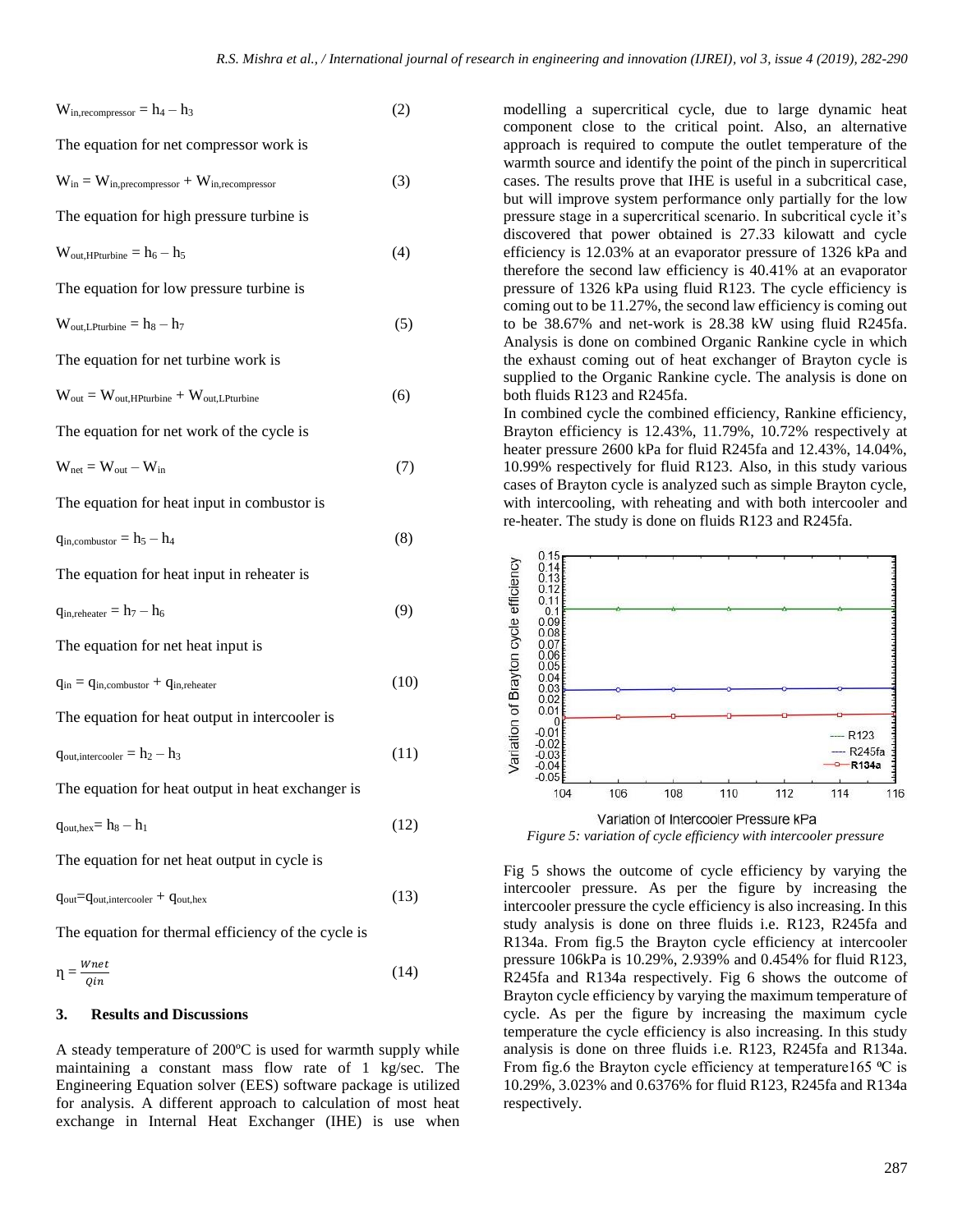

*Fig 6 variation of cycle efficiency with maximum inlet temperature of turbine*



*Fig 7 variation of net work of cycle with intercooler pressure*

Fig 7 shows the outcome of net work by varying the intercooler pressure. As per the figure by increasing the intercooler pressure the net work is also increasing for R245fa and R134a but it is constant for R123. From fig.7 the Brayton cycle net work at intercooler pressure 106kPa is 32.04 kW, 4.217 kW and 0.6055 kW for fluid R123, R245fa and R134a respectively.



Fig 8 shows the outcome of cycle efficiency by varying the pressure ratio. As per the figure by increasing the intercooler pressure the cycle efficiency is increasing up to pressure ratio 3 and after thet it starts decreasing for R245fa while for R134a after pressure ratio 3 it decreases rapidly as compared to R245fa. It can be seen from the fig-8, on increasing of the pressure ratio efficiency is also increasing for R123.



*Fig 9 variation of compressor and turbine works with pressure ratio*

Fig 9 shows the outcome of compressor and turbine work by varying the pressure ratio. As per the fig-9, by increasing the pressure ratio both compressor and turbine work is increasing for R123, R245fa and R134a.



*Fig 10 variation of Brayton cycle efficiency with inlet temperature of compressor*

Fig 10 shows the outcome of cycle efficiency by varying the inlet temperature of compressor. As per the figure by increasing the inlet temperature of compressor the cycle efficiency is decreasing for R245fa and R134a while it is increasing for R123 upto 27<sup>o</sup>C and after that it starts decreasing. From fig.10, the Brayton cycle efficiency at inlet temperature of compressor $25^{\circ}$ C is 10.29%, 3.064% and 0.721% for fluid R123, R245fa and R134a respectively.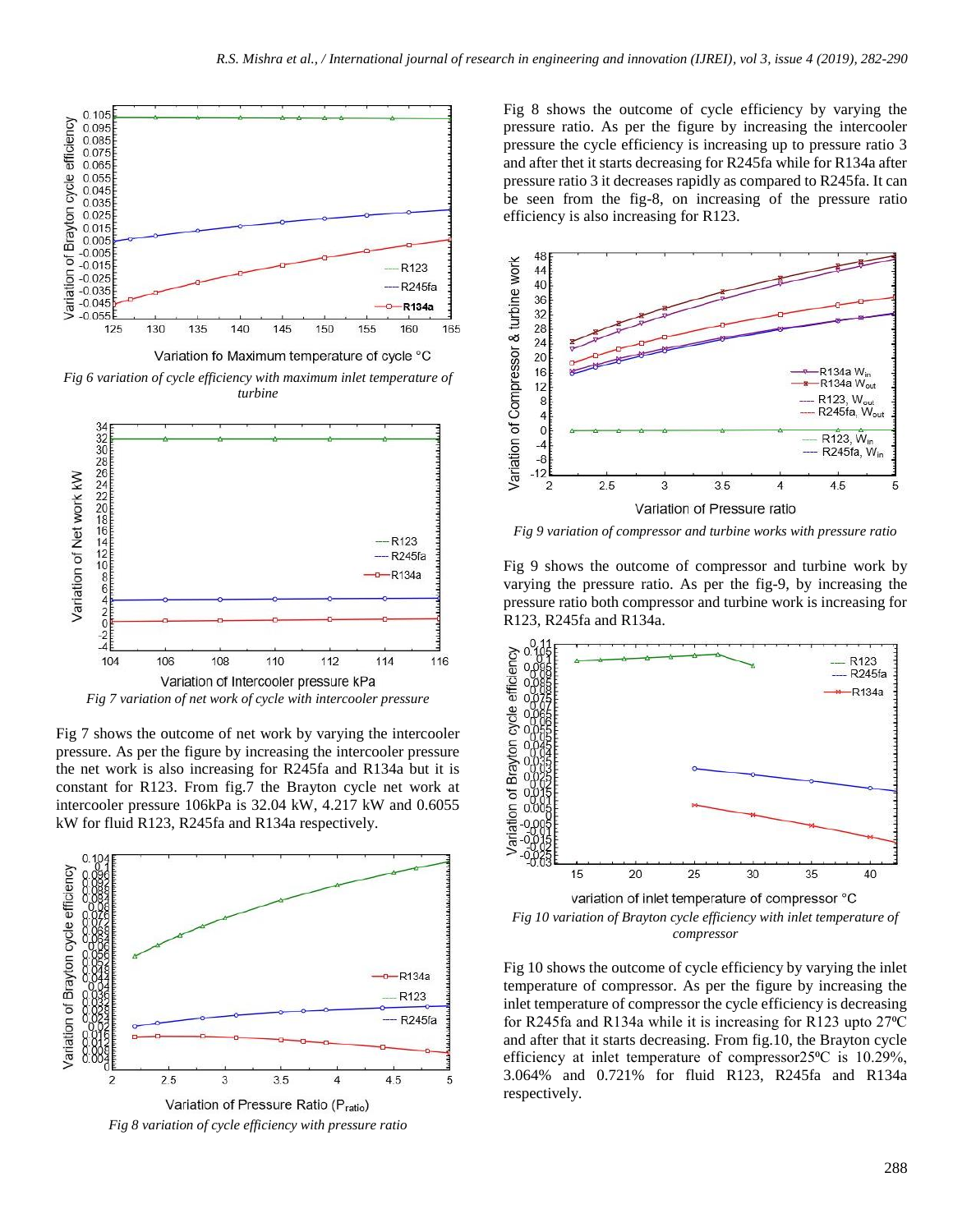

*using R134a*

Fig 11 shows the outcome of compressor and turbine work by varying the pressure ratio. As per the figure by increasing the pressure ratio the compressor and turbine work is also increasing for R134a. From fig.11, compressor and turbine work is 31.77 kW and 33.87 kW respectively at pressure ratio 3.



*Fig 12 variation of compressor and turbine works with pressure ratio using R245fa*

Fig 12 shows the outcome of compressor and turbine work by varying the pressure ratio. As per the figure by increasing the pressure ratio the compressor and turbine work is also increasing for R245fa. From fig.12, compressor and turbine work is 23.14 kW and 25.83 kW respectively at pressure ratio 3.

Fig 13, shows the outcome of compressor and turbine work by varying the pressure ratio. As per the figure by increasing the pressure ratio the compressor and turbine work is also increasing for R123. From fig.13, compressor and turbine work is 40.51 kW and 42.15 kW respectively at pressure ratio 4.



*Fig 13 variation of compressor and turbine works with pressure ratio using R123*

#### **4. Conclusions**

The following conclusion has been made from the above results

- (i) As pressure ratio increases, the turbine & compressor work are increasing.
- (ii) As intercooler pressure increases the cycle efficiency increases.
- (iii) R123 is giving better performance than R245fa and R134a

#### **References**

- [1] Serrano J.R., Dolz V., Novella R., Garcia A., 2011. HD Diesel engine equipped with a bottoming Rankine cycle as a waste heat recovery system. Applied Thermal Kevinj Engineering 36(2011), 279-287.
- [2] Wang X. D., Zhao L., Wang J.L., Zhang W.Z., Zhao X.Z., W.Wu. 2009, Performance evaluation of low temperature Solar Rankine Cycle System utilizing R245fa. Solar Energy 84(2010), 353-364.
- Di GenovaKevinj., Botros Barbara B, Brisson J.G., 2012 Method for customizing on Organic Rankine cycle to a complex heat source for efficient energy conversion, demonstrated on Fischer Tropsch Plant. Applied Energy 102(2013) 746-754.
- [4] Wang Dongxiang, Ling Xiang, PengHao, 2012. Performance Analysis of double organic Rankine cycle for discontinuous low temperature waste heat recovery. Applied thermal Engineering 48(2012) 63-71.
- Larjola J., 1994. Electricity from industrial waste heat using high speed organic Rankine cycle. International journal of Production Economics 41(1995) 227-235.
- [6] Li Jing., Pei Gang, Li Yumhuli, JiJie., 2012. Evaluation of External heat loss from small scale expander used in organic Rankine cycle. Applied Thermal Engineering 31(2011) 2694-2701.
- [7] Quilin S., Orosz M., Hemond H., Lemort V., 2012. Performance and design optimization of Low cost solar organic Rankine cycle for remote power generation. Solar Energy 85(2011) 955-966.
- [8] Herberle Florian, Bruggemann Dieter, 2010. Exergy based fluid selection for geothermal organic Rankine cycle for combined heat and power generation. Applied Thermal Engineering 30(2010) 820-880.
- Liu Bo., Riviere Philippe, Coquelet Christopher, Gicquel Renaud, David Frank, 2012. Investigation of a two stage Rankine cycle for Electric power Plants. Applied energy 100(2012) 285-294.
- [10] Borsukiewiz- Gozdur Aleksandra, 2012. Pumping work in organic Rankine cycle. Applied thermal engineering 51(2013)781-786.
- [11] Clemente Stefno, Michel Diego, Mauro Reini, TaccaoniRodolf, 2012. Energy Efficiency analysis of organic Rankine cycle with scroll expander. Appplied energy 97(2012) 792-801.
- [12] Garcia Lourdes Rodriguez, Austin M.Delgado-Torres, 2006. Solar powered Rankine cycle for fresh water production. Desalination 212(2007) 319-327.